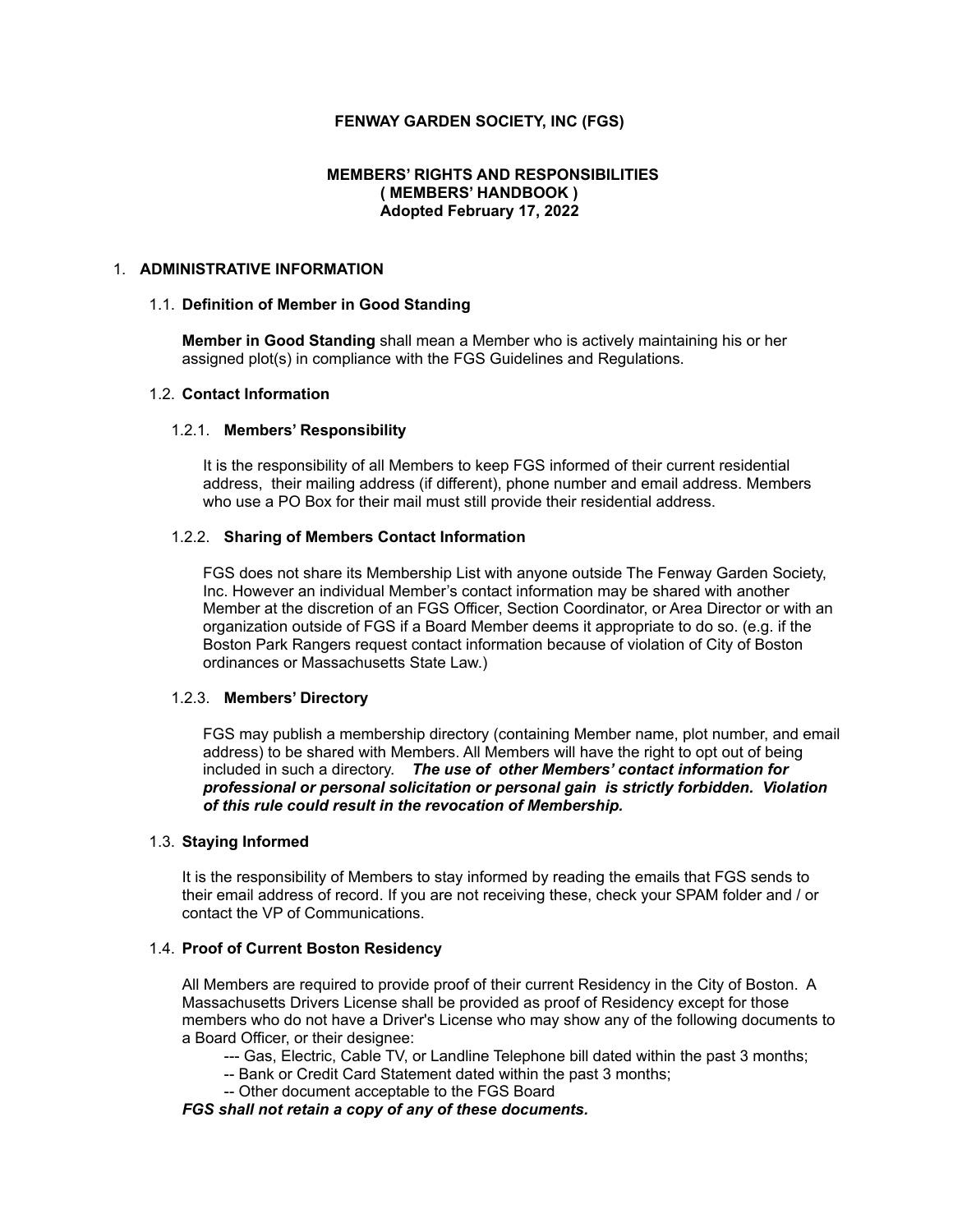### 1.5. **Membership Code of Conduct**

Members are expected to conduct themselves in an ethical, professional and responsible way. Members are expected to work with others in a courteous, cooperative, and respectful manner. Inappropriate behavior or harassment may be cause for revocation of Membership and garden(s). Members agree to be bound by this Code of Conduct.

## 1.6. **Membership Meetings**

Membership meetings are for Members and their co-gardeners only and are closed to the general public. The Executive Board may hire facilitators or invite guest speakers, non-Member award recipients, or legal counsel. As per the Constitution, only Members are allowed to vote at Membership meetings. Each Member gets one vote.

## 1.7. **Prohibition against Acting as Spokesperson or Representative of FGS**

No Member may act as spokesperson for FGS or identify themselves as representing FGS without prior approval of the President or VP of Communications and Development. Members may identify themselves as Members of FGS or as gardeners in the Fenway Victory Gardens when speaking to third parties, but may not present their position or opinion as the official position of FGS.

## 1.8. **Annual Membership Renewal and Payment of Dues and Late Fees (if necessary)**

## 1.8.1. **Basic Information**

### The **Membership Renewal Date is April 15 each year**.

**Membership Dues** can only be changed by a vote of the Membership.

**Waiver of Dues:** No one will be denied Membership or a garden due to inability to pay the FGS Membership Dues. Requests for dues waivers are limited to two plots per Member, must be made prior to the Membership Renewal Date, and should be addressed to the FGS President or Treasurer. *Members whose dues are waived shall have all the rights, privileges, and responsibilities of Regular Membership and shall not have additional duties imposed upon them.*

The **Late Fee** is established annually by the FGS board prior to March 15. Any Member whose renewal form and dues are not received by the Membership Renewal Date must pay this fee for each plot.

The **Membership Renewal Final Date is April 30 each year.** *Members who have not paid their dues and returned their Membership Renewal Form prior to this date will be deemed to have surrendered their Membership and their garden(s).*

## 1.8.2. **Renewal Procedure**

The Membership Renewal Form will be made available to all Members, either via electronic communications, web download, email, or USPS no later than March 25. Members are strongly encouraged to complete their renewal (meaning pay their Membership Dues and submit their completed Membership Renewal Form) prior to the Membership Renewal Date.

### 1.8.3. **Late Renewal Reminder**

After the **Membership Renewal Date**, the FGS Membership Officer will contact every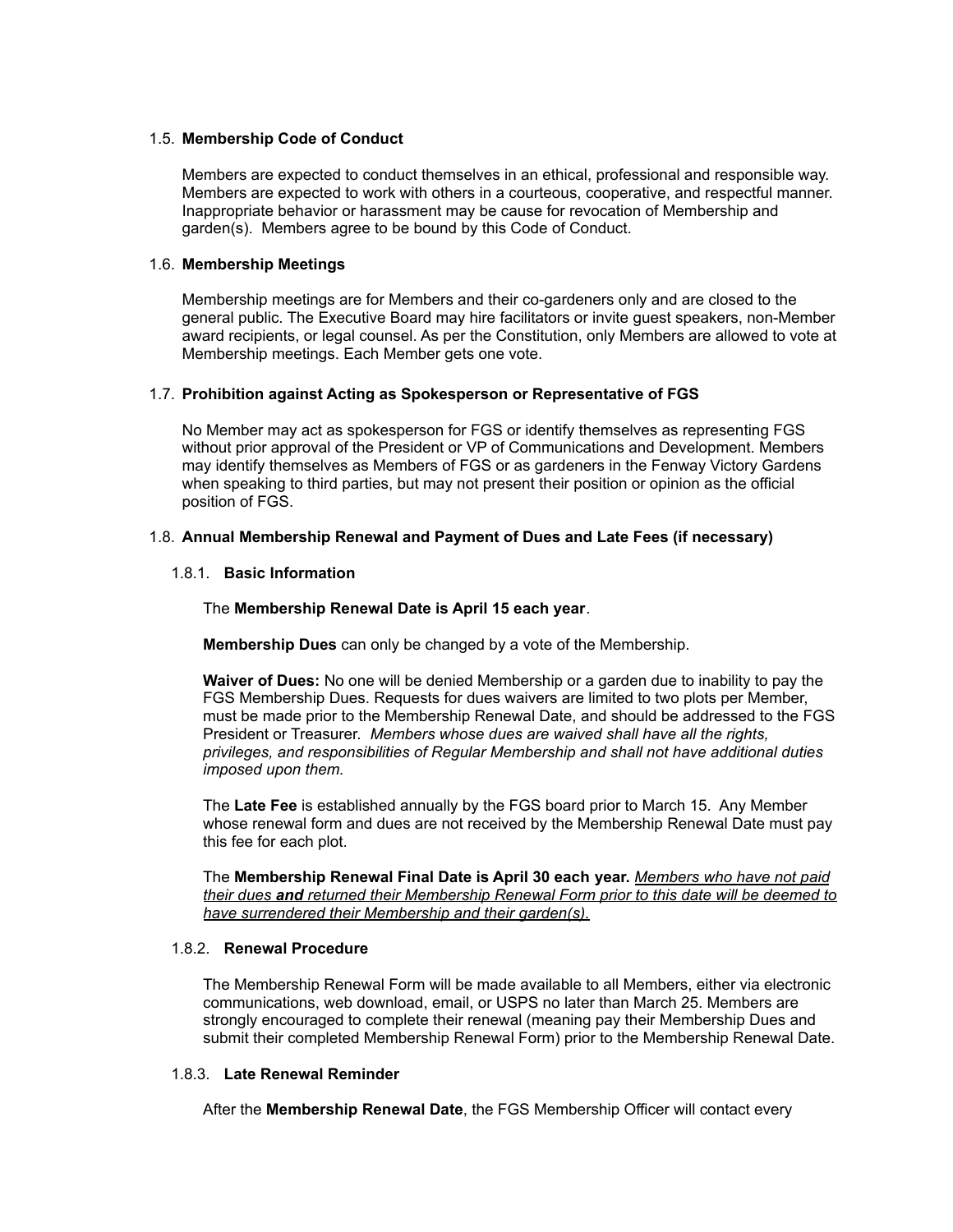Member who has not completed the renewal process to remind them that the renewal form, dues, and Late Fee are all due prior to the Membership Renewal Final Date or their plots(s) will be considered forfeited and will be re-assigned by FGS. *Members will only be contacted one time. They will also be advised to send their Renewal Form, Dues, and Late fee(s) by Certified US Mail or to hand deliver them to the Membership Officer.*

*FGS is not obligated to further remind Members to renew their Membership. Gardens for which payment of dues and Membership Renewal Form have not been received by the Membership Renewal Final Date will be considered surrendered.*

#### 1.8.4. **Extenuating Circumstances**

The FGS Board may extend the Membership Renewal Final Date for any Member who, prior to the Membership Renewal Date, informs the Board that they are experiencing extenuating circumstances.

### 2. **CONDUCT WITHIN THE GARDENS**

#### 2.1. **Security**

Each Member's security and safety is their own responsibility. The City of Boston responds to 911 calls within the gardens, whose physical address is 1200 Boylston Street. Calling 311 or the Park Rangers (M-F 9-5) at 617-635-7383 is appropriate for non-emergency situations. In addition to reporting incidents to the City of Boston, Members should send an email to [security@fenwayvictorygardens.org](mailto:security@fenwayvictorygardens.org) describing the incident.

Unfortunately, gardens get broken into and tools, garden furniture, and plants get stolen. FGS has no responsibility for items placed or stored in Members' gardens. All items in a Members garden are placed and stored there at the Member's Risk.

### 2.2.**Guidelines and Regulations**

Members are required to abide by FGS Guidelines and Regulations which can be found on our website. Failure to follow the Guidelines and Regulations can result in the revocation of a Member's garden.

### 2.3.**Water**

The City of Boston provides water to the Gardens at no charge. There is a connection to our irrigation system near or in each plot. Spigots on the irrigation pipes should be in the off position when not in use. Members must never use pliers or wrenches to turn water on or off but instead use a silcock (with a square center). You are allowed to attach a splitter to the spigot that you share with your neighbor to allow you both to keep a hose attached. Automatic timers connected to the faucets are not permitted; when they fail they damage neighboring gardens.

It is everyone's responsibility to conserve water in the gardens. Members should send an email to [water@fenwayvictorygardens.org](mailto:water@fenwayvictorygardens.org) to report leaks or other problems with our irrigation system.

### 2.4.**Garden Plot Tags**

All gardens have a small metal tag with the plot number on the outside of the garden, usually on a gate or strike post. When replacing your fence please re-use your tag. If your tag is missing or you need help detaching and reattaching it, please inform the VP of the Park who will arrange for it to be replaced.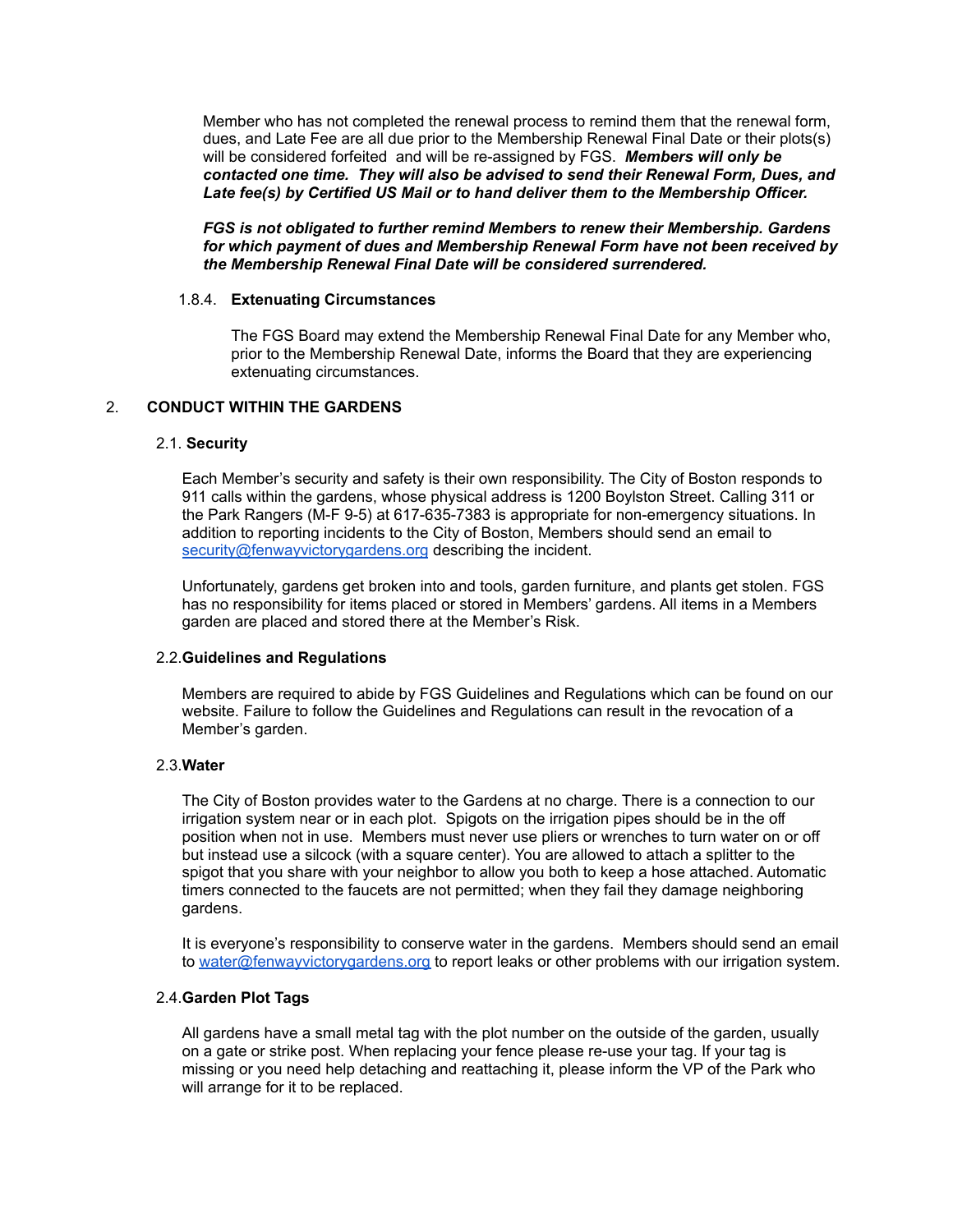#### 2.5.**Temporary Waiver of Requirement to Maintain One's Assigned Garden**

If, due to extenuating circumstances, a Member is unable to maintain their garden, they will be allowed to keep their plot if they are able to make appropriate arrangements to ensure their plot is in compliance with the FGS Guidelines and Regulations. They may also request help from the FGS Board to maintain their garden, and the FGS Board will try to fulfill that request. The maximum length of this accommodation is one year.

### 2.6.**Trash, Compost, Invasive Plants, and Recyclables**

Members must abide by **FGS Trash and Compost Rules** which describe how to dispose of needles\*, garden chemicals\*, scrap metal, gasoline or fuel, invasive species, organic matter, recyclables and large and small trash. These rules are in a separate document that can be found on our website.

*\* there are state and federal regulations governing the disposal of needles and garden chemicals as hazardous materials.*

### 2.7.**Requirement to do Volunteer Work**

Members under the age of 65 are required to do at least 9 hours of volunteer work for FGS annually. Many Members do far more than that minimum. Volunteer hours can be fulfilled by physical labor in the Gardens, usually, but not always, performed on Community Participation Days (CPDs) or Board approved administrative or committee work. Though this requirement is waived for Senior Members, many seniors still choose to participate and we appreciate their contributions. Members may be granted exemption from this requirement for up to two years, if they inform the board in advance of extenuating circumstances that limit their ability to volunteer. **Failure to meet this requirement may result in the revocation of a Member's garden plot and will be taken into consideration during any revocation hearing.**

Serving on the Executive Board shall exempt Members from the requirement to volunteer for five years for each year that they served on the board.

In addition to volunteer hours Members are expected to pick up trash within the gardens whenever they see it and to add wood chips to their rows as necessary. Wood chips are provided by FGS for this purpose

### 3. **GARDEN REVOCATION PROCEDURE**

Gardens and Membership may be revoked for the following reasons:

- (i) the Member not being a current resident of the City of Boston
- (ii) the poor condition of the garden
- (iiii) the violation of the FGS Guidelines and Regulations or of the rules in this document
- (iiv) the misbehavior of the Member (as determined in Section 3.4)
- (v) failure of the Member to fulfill the requirement of volunteer hours.

Though the revocation procedure and appeal process (if any) is dependent upon the reason for revocation, warnings received for any reason may be a factor in the decision to revoke a garden or in any appeal decision.

If a Member has more than one assigned garden, a revocation due to the condition of the garden shall specify which plot(s) are being revoked. Revocation for any other reason shall apply to the Member and therefore to FGS Membership and to all of the Member's assigned plots.

### 3.1. **Revocation due to violation of requirement of Boston Residency.**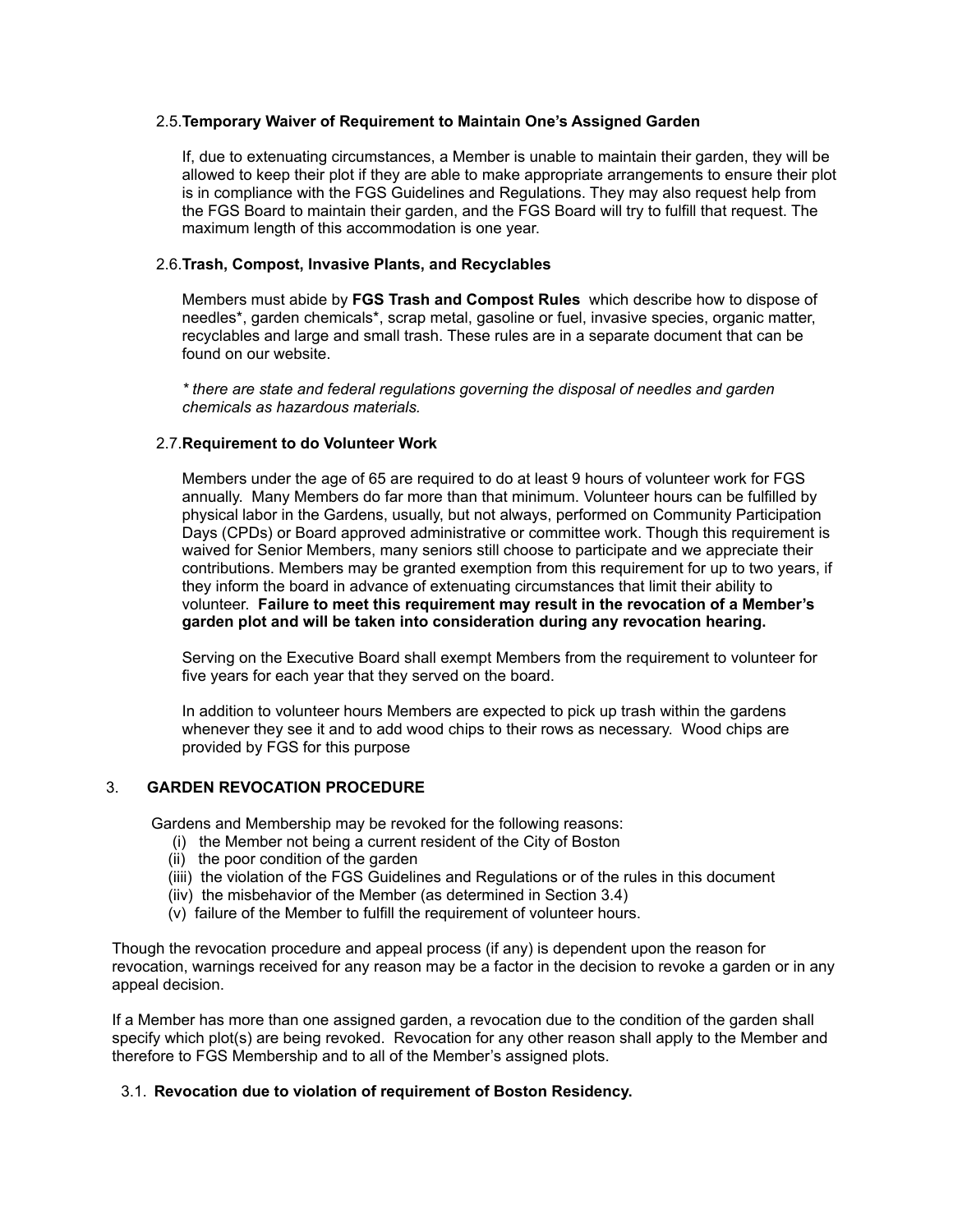If a member cannot provide proof of current Residency in the City of Boston (as described above), the Board shall revoke the Membership and all gardens assigned to the Member. There is no appeal process.

### 3.2. **Revocation Due to the Condition of the Garden**

### 3.2.1. **Revocation Process**

If a garden is not compliant with the Guidelines and Regulations or appears to be abandoned Is determined by the VP of the park and two other Executive Board Members to be a security hazard the Member will be notified by email of the non-compliance by the VP of the Park or Section Coordinator and will have 1 week to correct the situation. If the violation persists, the garden(s) will be revoked, in accordance with the FGS Constitution and Bylaws, Article V, Section 1(g):

*"VP of the Park and two other Executive Board officers may revoke gardens that do not comply with Guidelines and Regulations"*

Upon receipt of a revocation letter, the Member will have one (1) week to remove personal items from the garden. The member may appeal the revocation using the process described in Section 3.2.2 below.

## 3.2.2. **Appeal Process**

An Appeal of Revocation must be made in writing, preferably by email, within one week of the revocation. An Appeal Board, consisting of the President and two impartial Area Directors, one of which may be of the gardener's choosing, and one of which shall be appointed by the President shall meet with the Member and discuss the issues and any extenuating circumstances. The decision of the Appeals Board is final.

### 3.2.3. **Grace Period**

Any Member assigned a new garden that is out of compliance with the Guidelines and Regulations will have forty-five (45) days to make substantial progress at getting their garden into compliance before this procedure can be initiated.

## 3.3. **Revocation Due to Violation of Rules in the FGS Guidelines and Regulations or in this Document**

If a gardener engages in activities that are explicitly forbidden or in the FGS Guidelines and Regulations or in this document they will receive an official warning from a Member of the Executive Board. If they believe that the official warning was received in error, they may request that it be rescinded. Said request must be received within ten days of the issuance of the warning. A panel of three Area Directors will decide if the warning should be rescinded and if it is rescinded, the record of the warning shall be deleted. After two non-rescinded warnings within a 3 year period, the Membership may be revoked by the VP of the Park with the agreement of two other Officers.

Upon receipt of a revocation letter, the Member will have 1 week to remove personal items from the garden. The member may appeal the revocation using the process described in 3.2.2.

### 3.4. **Revocation due to Misbehavior**

# 3.4.1. **Revocation Due to Harassment or Other Unacceptable Behavior by Member**

If the FGS board receives a complaint of harassment or other unacceptable behavior by a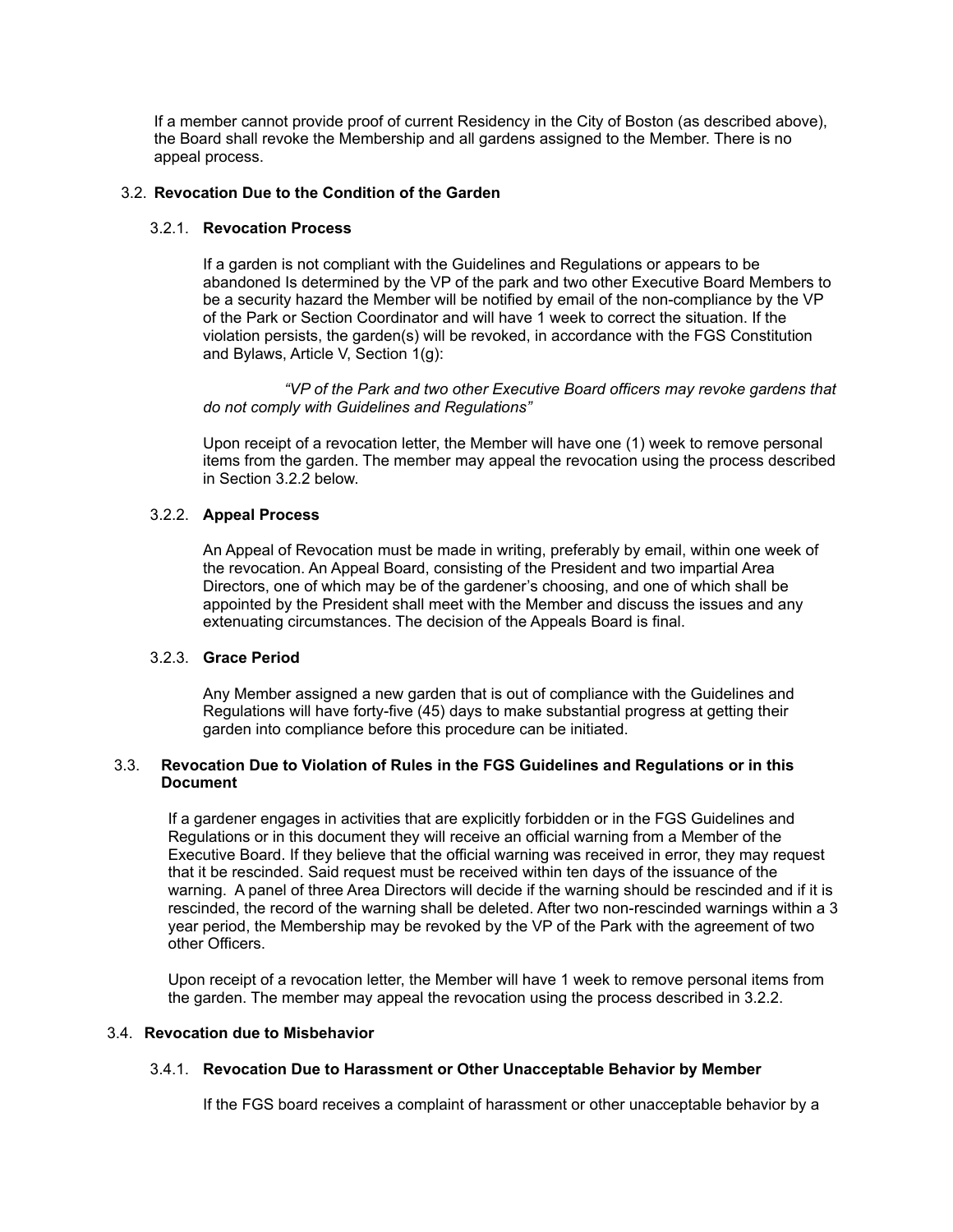Member, the FGS board shall notify the Member of the alleged misbehavior and open an investigation by convening an Ad-Hoc Committee of two impartial Members and one Board Member for the purpose of investigating the complaints and deciding if the Member's garden(s) and Membership shall be revoked. The two members of the Ad-Hoc Committee who are not Board Members shall be approved by both the Board Member and the allegedly misbehaving Member.

The Ad-Hoc Committee shall be given complete information as to

(a) the complaint the Board received regarding the misbehavior, and (b) any previous complaints that have been made against the allegedly misbehaving Member

The Ad-Hoc Committee shall interview all parties involved, and if possible witnesses to the alleged actions and then recommend to the Board whether the allegedly misbehaving Member shall have his or her Membership and garden(s) revoked, and the Board shall be bound to follow this recommendation. There is no appeal.

## 3.4.2. **Revocation Due to Behavior by that is Detrimental to Fenway Garden Society, Inc.**

The FGS Board, by majority vote, may revoke the Membership and garden(s) of any Member for the following reasons:

--- misappropriation of FGS funds

--- misappropriation of FGS keys, tools, or supplies (of value significant value)

--- misappropriation of FGS documents and data (including emails and financial statements,membership lists, passwords, lock combinations)

-- criminal behavior that has taken place in the gardens for which the Member has either been found guilty or pled guilty in a court of law.

The Member shall be presented with evidence of the reputed actions and have the right to state their case prior to the Board vote. If the Board votes to revoke they will immediately inform the Member, who has one week to surrender their garden or inform the Board in writing of their intent to appeal the revocation following the process described in Section 3.4.3

### 3.4.3. **Appeal Process**

The appeal will take place in front of a specially convened board with a minimum of nine members and no maximum number of members. All elected FGS officials - the five elected officers, four Section Coordinators, and all Area Directors, but excluding the Member who is appealing the revocation should he or she be an officer, Section Coordinator, or Area Director, shall be invited to serve on this board. The President shall present the reasons and evidence for the revocation and the Member shall present the reasons and evidence for rescinding the revocation. A vote of this specially convened board shall be final. The President of FGS shall only vote in the case of a tie.

### 3.5. **Revocation for Failure to Perform Required Volunteer Hours**

It is the responsibility of the FGS Board to track Member volunteer hours.

At the end of each year, FGS shall send a formal warning to Members who, according to FGS records, did not fulfill their required volunteer hours and did not request a waiver of this requirement. The Member will have the opportunity to correct the FGS record by having a Board Officer, Section Coordinator, or Area Director describe what they have done. The request for correction must happen within 30 days of receipt of the warning.